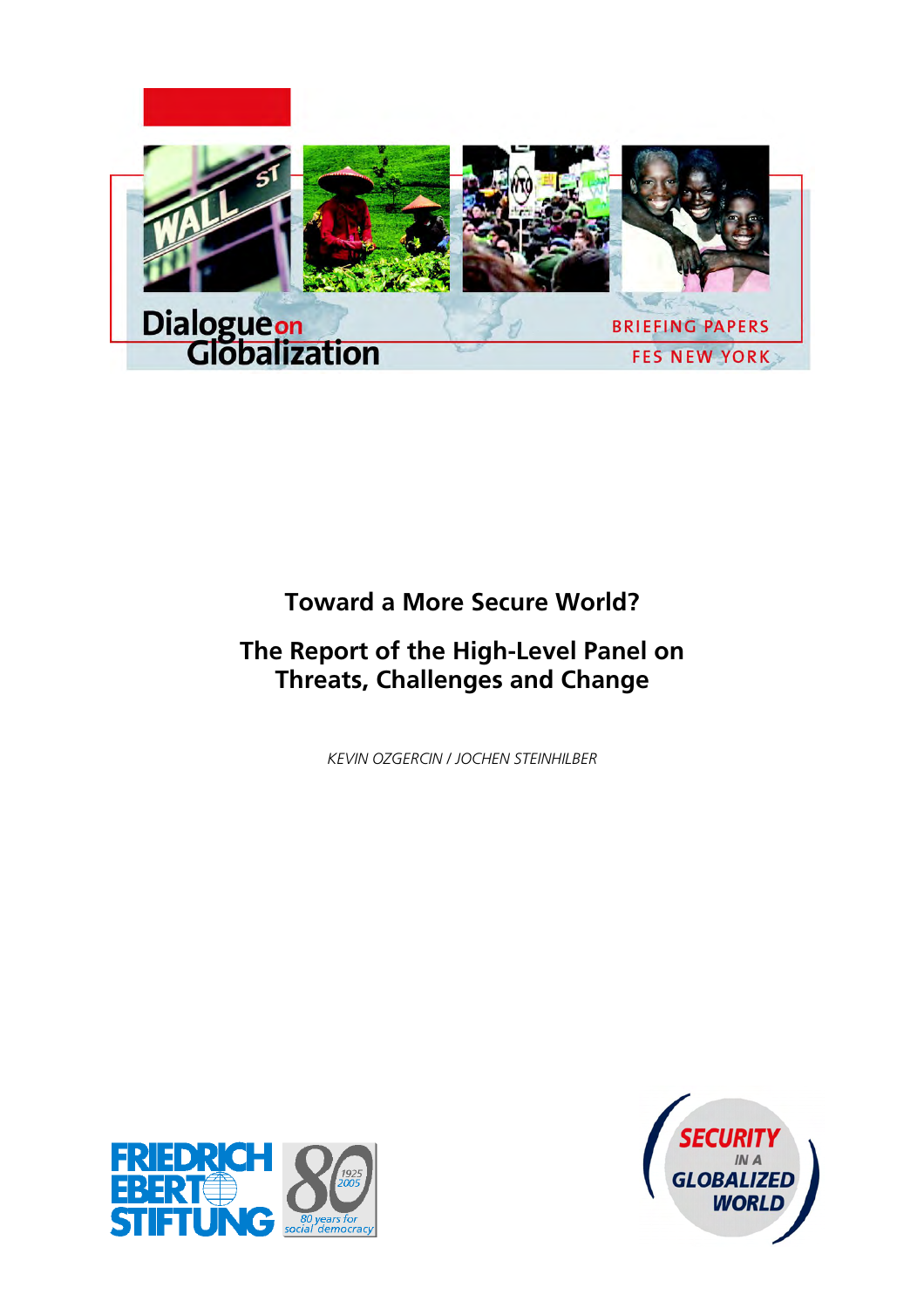*"The reforms we propose will not by themselves make the United Nations more effective. Its institutions will still only be as strong as the energy, resources and attention devoted to them by Member States and their leaders."* 

*A More Secure World: Our Shared Responsibility*<sup>1</sup>

#### **1 Introduction**

Sixty years ago the United Nations (UN) was established to promote international peace and security through a system of collective security that was enshrined in the UN Charter and predicated on an established body of international law. Whereas during the Cold War the weaknesses of the UN's system of collective security were exposed by the superpower rivalry between the United States (US) and the Soviet Union, after it ended the role of the UN in intervening in conflicts and in dealing with complex humanitarian disasters increased considerably. Yet while the changing structure of international relations presented new opportunities for the UN in the area of collective security, the experiences of Rwanda and Kosovo pointed to what the US-led coalition's march to war without Security Council authorization confirmed: that sixty years after its founding the current and future capacity of the UN to serve as an effective and equitable promoter of peace and security remains in serious question. UN Secretary-General Kofi Annan and his senior advisors realized that the UN had reached "a fork in the road." The UN had to act quickly to restore its authority and to deflect criticism that it was becoming "irrelevant" in an age where security threats know no boundaries. Consequently, it did what all political institutions do when faced with a major challenge to their *raison d' être*: establish an independent commission to study the problem at hand and offer recommendations as a way forward.

Indeed, UN supporters and critics of the war in Iraq alike have been arguing that the UN's future depends on its ability to reformulate its conception of collective security to better combat emerging as well as old threats to the security of states and peoples residing within them. Any

 $\overline{a}$ 

assessment of the outcome of the High-Level Panel on Threats, Challenges and Change has to recognize that there are two UNs – the UN as a corpse of international civil servants led by Kofi Annan and the UN as a club of 191 member states – and that the latter UN typically determines how successful the organization can be in fulfilling any one of its core mandates.

## **2 Twenty-first century security threats – what are they?**

Ever since its founding in September 2003 the high-level panel has been widely viewed as a panel dedicated mainly to reforming the UN's principal organs. As is typically the case, perception and reality were quite different. In reality, Secretary-General Annan appointed a 16 member panel of veteran politicians and diplomats from across the globe to fulfill three specific, albeit ambitious, tasks: to assess current threats to international peace and security; evaluate how well existing policies and institutions have done in coping with those threats; and recommend ways of strengthening the UN to provide collective security in the decades to come. UN reform was thus a secondary consideration of the panel.

The principal concern of the panel was to present a new analysis and appraisal of emerging threats, challenges and change to collective security. Toward this end, the panel undertook twelve months of internal analysis and debate and external consultation with representatives of national governments, civil society, regional bodies and academia around the world, for the explicit purpose of ensuring that panel members and its research staff were exposed to the broadest possible range of viewpoints on the issues before them. In its final report the high-level panel identified six categories of threats that they believe the world ought to be concerned with in the coming decades. They include:

- Economic and social threats, including poverty, infectious diseases and environmental degradation
- Interstate conflict
- Internal conflict, including civil war, genocide and other large-scale atrocities
- Nuclear, radiological, chemical and biological weapons
- **Terrorism**

<sup>&</sup>lt;sup>1</sup> United Nations, Report of the High-level Panel on Threats, Challenges and Change, *A More Secure World: Our Shared Responsibility*, UN Document A/59/565, 29 November 2004, available at: http://www.un.org/secureworld/.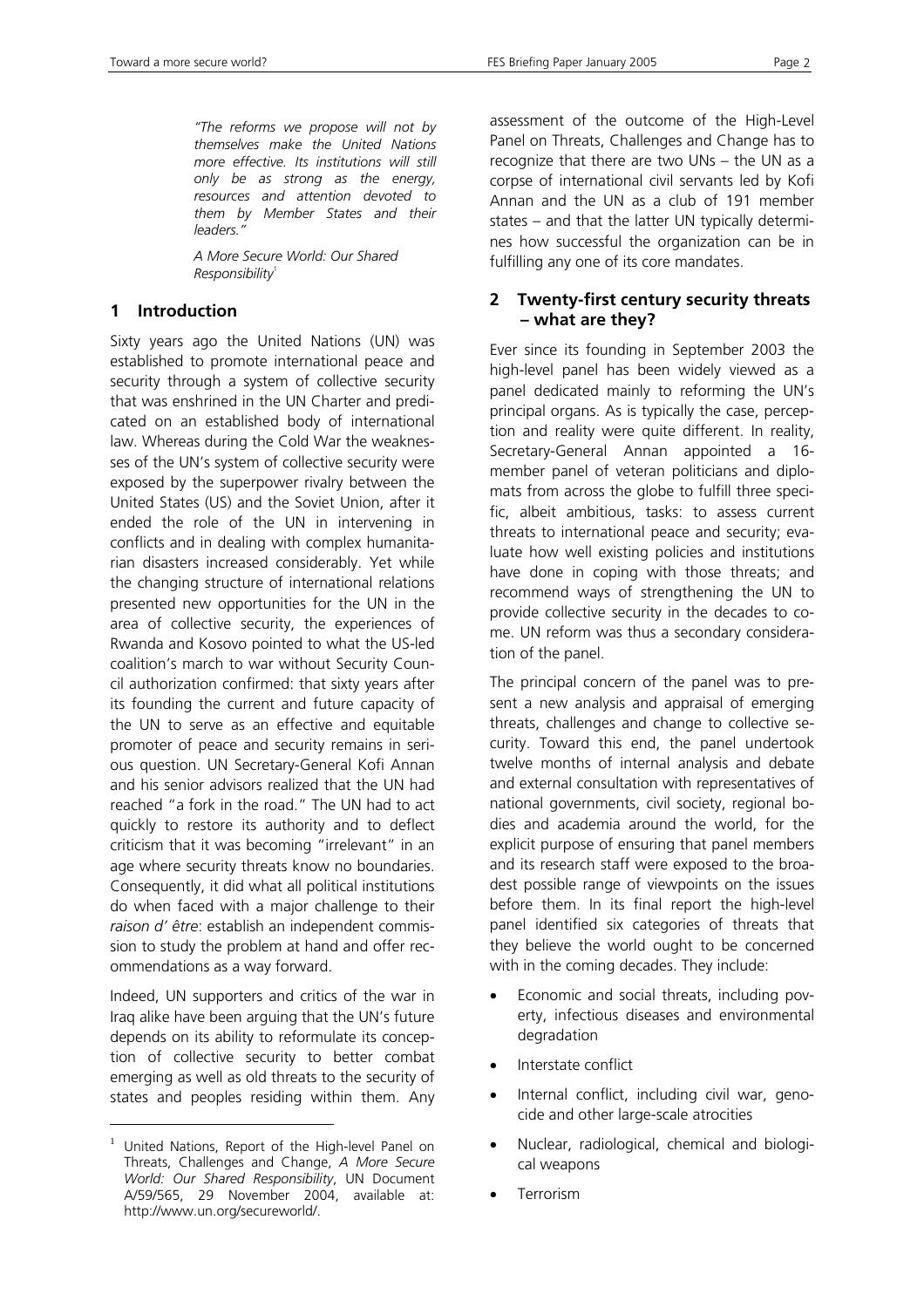#### • Transnational organized crime

According to the panel, collective security rests on "three basic pillars" – first, that today's security threats are borderless, interrelated and need to be managed by global, regional and national institutions; second, that no state is immune to the six categories of threats identified; and third, that there has to be an international plan of action in cases where states abdicate their responsibility to protect their own peoples or cause harm to their neighbors.

Considering how vocal the panel was about not reproducing the traditional hierarchy of "hard" and "soft" security threats, thus factoring in developmental problems as root causes and consequences of conflict, the final report is somewhat disappointing in that takes on a traditional hard security tone. To be sure, during the yearlong series of international negotiations of the panel, it became patently clear that the more powerful states in the international system were preoccupied with two specific threats – the proliferation of weapons of mass destruction (especially nuclear ones) and terrorism. Apart from reaffirming the importance of achieving the Millennium Development Goals and improving the working procedures of, and the flow of information between, multilateral development agencies and the UN, the experience of negotiations during the last year does not offer much hope for the goal of eradicating, for instance, poverty as a source of conflict, both within and between nations. Indeed, if striking a "grand bargain" between the North and the South was an unofficial objective of the panel, in which the South would receive a firm commitment for development assistance from the North and in return would agree to take the North's concerns about terrorism, the spread of nuclear weapons and state failure seriously, there is little cause for optimism. As regards threat perception and the creation of an international plan of action to combat such threats, world leaders are as divided as ever.

## **3 When to intervene and how - the use of force**

Still, great challenges require bold ideas and action. To reinvigorate the UN's system of collective security, perhaps the greatest challenge faced by the panel was to reconstitute international rules governing the use of force. History shows that the great powers have always made up the rules as they have gone along, but recent trends in security affairs – including the US decision to attack Iraq without Security Council authorization, the debacles in Bosnia, Rwanda and Somalia, and the agonizing efforts to arrive at a clear and definitive course of action in the Darfur crisis – suggest a worryingly progressive dissolution of such rules. Indeed, there is growing skepticism – even cynicism – around the world regarding existing guidelines for the use of force and the power of such guidelines to prevent the unilateral use of force by states. In hardly any other field of international politics is the application of rules so weak, the interpretation of these rules so hotly contested and a universal common practice so little in evidence as in the area of military intervention.

Although the military intervention in Iraq undoubtedly has pushed this issue to the fore of international debate, this problem – of states disregarding international rules by going to war where they want, when they want and with whichever allies they want – is, for the UN, by no means a new one. Consequently, the UN Charter permits the use of force only in two cases: in self-defense, in accordance with Article 51, when an aggression has occurred; and by mandate of the Security Council, in accordance with Chapter VII, in cases where there exists a danger to world peace and international security.

Like its predecessor, the International Commission on Intervention and State Sovereignty (ICISS), which mainly studied the question of the socalled "right of humanitarian intervention" but also revisited the relevance of Article 51 and Chapter VII to the authorization of military force, the high-level panel affirmed that the stipulations of the UN Charter on the legitimate use of force must remain sacrosanct. In fact, on this question, the panel takes a position in opposition to recent (and increasingly loud) calls for Charter amendment, thus rejecting demands for an extension of the right of states to resort to force in self-defense. Instead, the panel contended that the UN Charter already allows for a range of legitimate uses of force, from preventive to reactive. *Our Shared Responsibility* thus endorsed the broadly accepted interpretation of international law whereby pre-emptive self-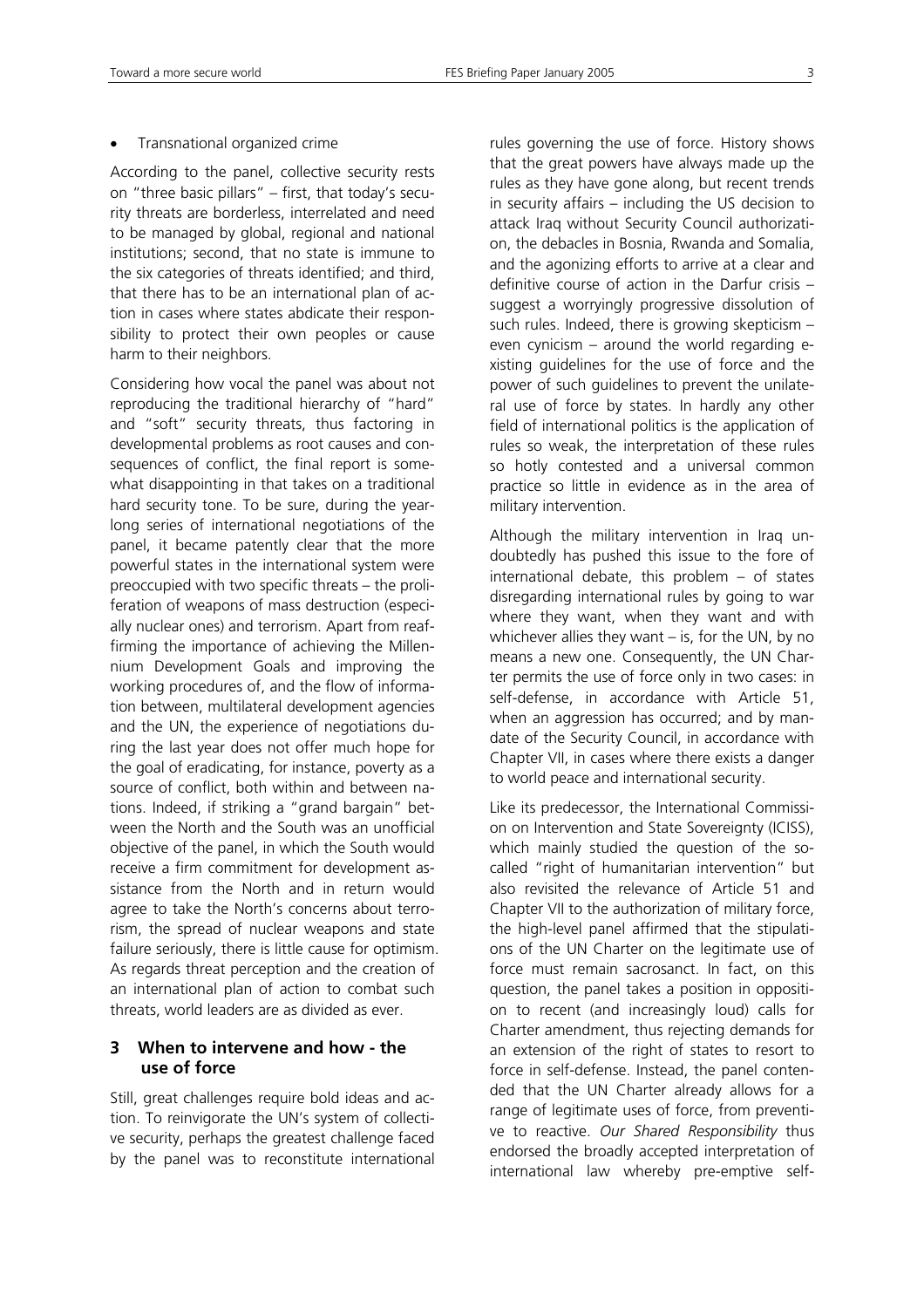defense against an imminent aggressor would legitimately fall under the protection of Article 51. While the panel took extremely seriously the argument – forwarded above all by the US – that globally active terrorist networks, organized crime, failing states and proliferating weapons of mass destruction collectively constitute a threat of a new kind, it carefully argued that the restrictive language of Article 51 does not deem legitimate preventive military action against a threat that merely is expected. States may believe they have good grounds for "anticipatory self-defense," the panel argued, but that does not change the fact that Chapter VII of the UN Charter fully empowers the Security Council to authorize all coercive actions "necessary to maintain or restore international peace and security." On these grounds, the panel concluded that there is need neither to amend the stipulations of the UN Charter nor to locate sources of authority outside the Security Council, but rather to make the UN Security Council "work better." The latter, however, amounts to stating the obvious.

Similar considerations apply as regards the highlevel panel's treatment of the question of sovereignty and outside intervention in internal conflicts. Here, the panel did not try to reinvent the wheel, but instead strongly endorsed the findings of ICISS report *The Responsibility to Protect*, which offered a seemingly practical solution to the dilemma posed by the competing claims of the inviolability of state sovereignty, on the one hand, and the limited enforceability of elementary human rights, on the other. While ICISS argued that countries should be discouraged from intervening forcibly in the internal affairs of others, and that the bar for legitimate military intervention for humans protection purposes must be high, it challenged the sanctity of the principle of sovereignty by arguing that the international community has both the right and the responsibility to intervene when states abdicate their responsibility to protect people residing within their borders. By approaching the problem in this way, sovereignty would go from being a last line of defense for states to being an inherent source of responsibility of states to protect, for example, their population from being massacred, women from being systematically raped, and children from suffering death by

starvation. Only in cases where the state in question is neither willing nor capable of fulfilling this responsibility, or is itself responsible for evils of the sort just enumerated, does it become the task of the international community to take action in its stead. While ICISS and the high-level panel have helped establish a quite widelyaccepted doctrine governing the use of force for human protection purposes, neither commission has proven itself capable of changing the actual practice of the Security Council to react in a more timely, effective and equitable manner. The world has sat with baited breath during the last year as the council has done too little, too late to end the crisis in Darfur.

As a possible solution to this dilemma, the panel recommended that in deciding whether to authorize the use of force to address an external threat or end an internal conflict, the Security Council should base its decision on the following five criteria:

- Seriousness of threat: Is the threat to a state or to human safety unequivocal and serious enough to justify the use of military force?
- Proper purpose: Is it clearly and unequivocally the case that the primary aim of the military action consists in blocking or averting a threat? Which other intentions or motivations could conceivably play a role in the proposed mission?
- Last resort: Has every non-military option been taken into consideration and is it probable that less Draconian measures would prove ineffective?
- Proportional means: Are the scale, the duration and the intensity of the military action the minimum required in order effectively to meet a threat?
- Balance of consequences: Does the military action stand a reasonable chance of success and is it to be expected that the consequences of the action taken will not prove worse than those of taking no action?

This catalogue of criteria, drawn in large part from the theory of the "just war," does not constitute a simple checklist that can ensure a swift and certain decision for or against any given Security Council resolution recommending the use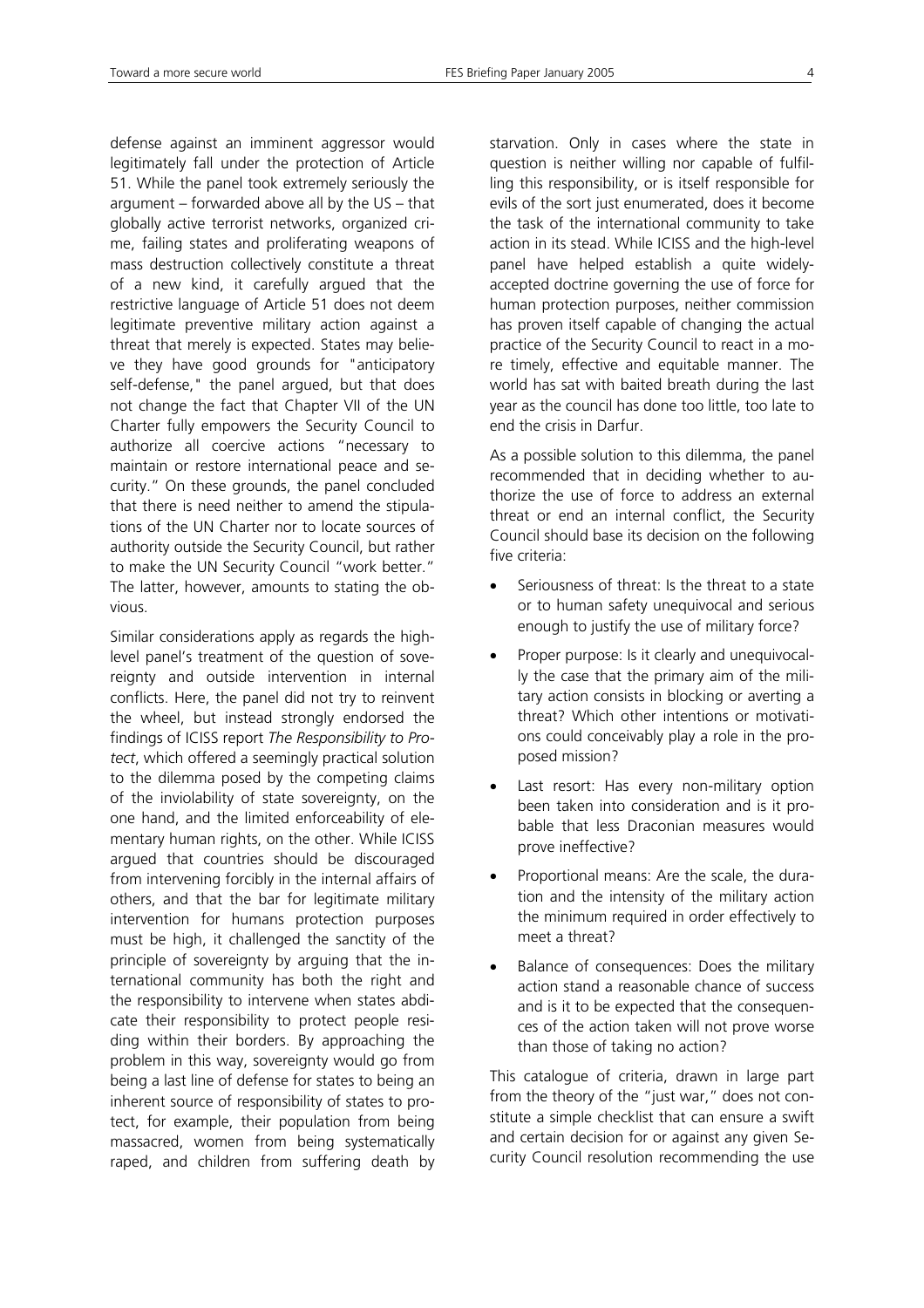of force. Nonetheless, it ought to be taken up in the declaratory resolutions in the Security Council and the General Assembly. If, as is the hope of the panel, this occurs and a more systematic discussion makes consensus within the council more easily attainable, there is a greater chance of the body becoming more proactive in responding to threats to the collective security of states and human beings alike.

Critics have wasted little time in dismissing the high-level panel's proposals, seeing them as either not going far enough or as merely being old wine in new bottles. Indeed, as a cursory review of *The Responsibility to Protect* had shown, the basic elements of the high-level panel's vision can be found in other reports. Nor is *Our Shared Responsibility* likely to add clarity to the debates and confrontations over the gray area between preemption and prevention. A sober sense of political realities must certainly be added to these recommendations if they are to bring to realization what is in the end the most important intention behind the report: reconstituting the UN's *de jure* monopoly of the use of force.

Still, the panel did not knuckle under to the national security doctrine of the US. The authors made the conferral of a collective mandate for the use of force conditional on the fulfillment of strict criteria. That the war in Iraq would have passed the test of these criteria – having amounted to a positive "balance of consequences" and having been a "measure of last resort"  $-$  is, to put it mildly, open to question. Over the next few months member states and senior officials of the UN have before them the challenging task of reestablishing meaningful ties with the US, without adopting outright the US's doctrine of national security. On the stony path thus laid out for us, the panel's report can certainly fulfill the function of a "road map" to a more secure world composed of states sharing sovereign responsibilities. Yet in the absence of states taking up their roles as "front-line" actors in creating a more secure world, no amount of UN reform will produce such an outcome without a renewed commitment by states to live by and enforce the stipulations of the UN Charter.

## **4 The question of Security Council reform – who is in and who is out?**

The Security Council, the UN's most powerful decision-making body, has long been a frustrating target for UN reformers. $2$  When the UN was established in 1945 the Security Council was composed of only 11 members – 5 permanent and 6 non-permanent members. Since then, the Charter was amended only once, on December 17, 1963, to increase the number of nonpermanent members from 6 to 10. These amendments came into force on August 31, 1965. However, all other aspects of the council's composition or the working procedures were left unchanged. This instance of Security Council expansion resulted from the inflow of newly independent member states to the UN caused by decolonization. Between 1960 and 1963, twenty-nine countries became members of the UN, and these new members constituted a considerable voting bloc in the General Assembly, making the two-thirds majority required for amending the Charter possible.

Forty years and umpteen initiatives later, the structure of the council remains frozen in time. Still, there is broad consensus that the council reflects an antiquated power balance that existed at the end of the Second World War, and that the continents of Africa, Latin America and the Islamic world should be granted a permanent voice in the council's deliberations. But while the vast majority of member states support the idea of expanding the council beyond a small group of privileged nations, there is almost no consensus on the details of expansion or on the veto's elimination.

Despite efforts by the high-level panel to deflect attention away from the issue of Security Council reform and toward questions about threats to collective security, the international jockeying for possible new seats at the world's top table became fiercer as time went on in 2004. Ironically, for all the attention this issue attracted, the panel did not forward a unified proposal that can

 $\overline{a}$ 

<sup>2</sup> For a more detailed analysis of the history of the Security Council reform process, see Thomas G. Weiss, "Overcoming the Security Council Reform Impasse: The Implausible Versus the Plausible," *FES Occasional Papers*, forthcoming 2005, at: http://www.fesny.org/unreform\_docs.htm.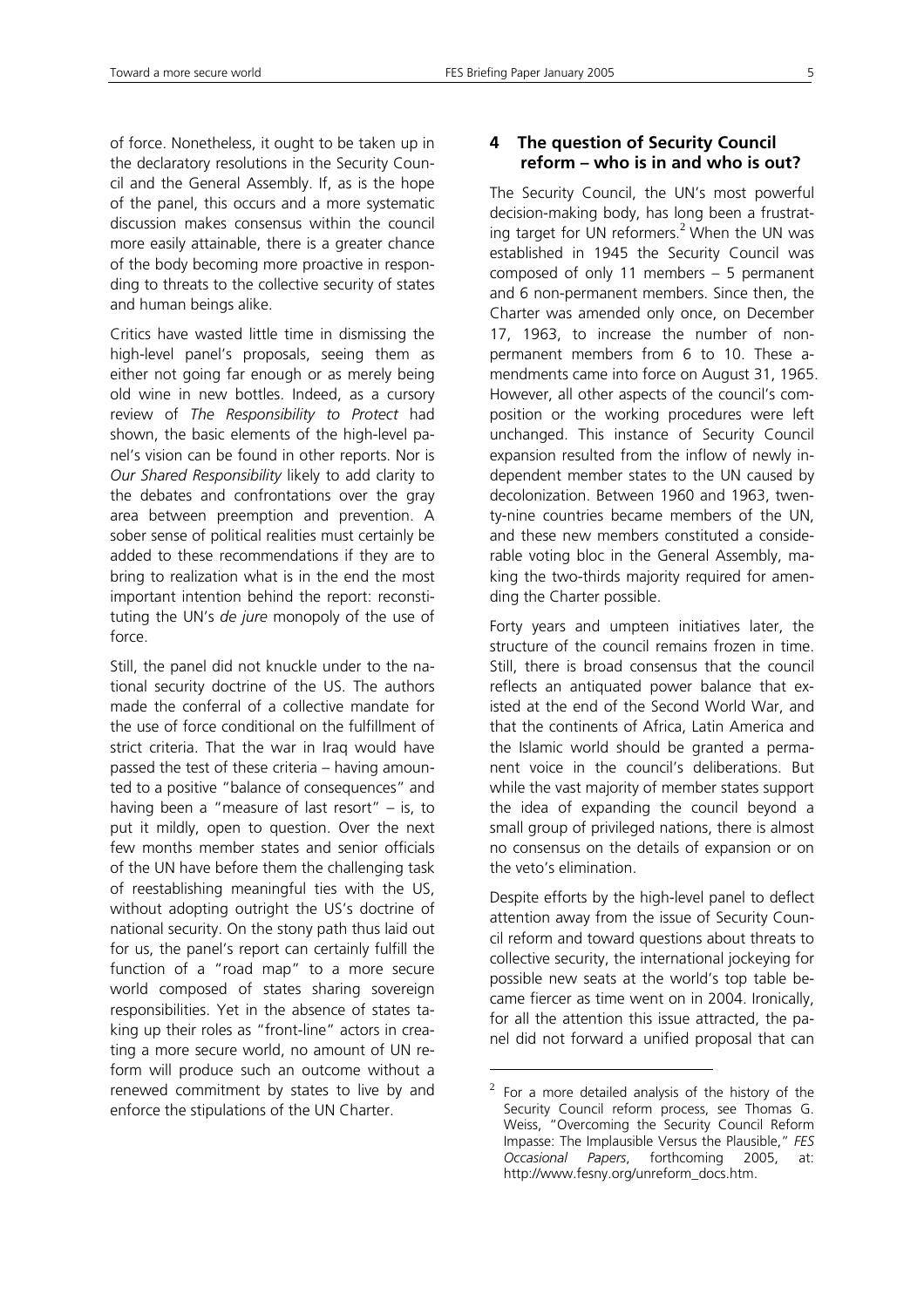be voted on in the General Assembly and the council. Indeed, little is likely to change in the Security Council's composition in the foreseeable future.

The fact that reform of the Security Council is the only topic on which the 16 eminent diplomats and politicians of the high-level panel were split, illustrates just how difficult it will continue to be for a consensus to be reached. The panel did call for an expansion of the council to 24 members from 15, but as it was unable to agree on one unified proposal, it ultimately recommended two competing models:

The first option proposes the addition of six new permanent members – two from Asia, two from Africa and one each from Europe and the Americas – and the addition of three non-permanent members for two-year terms. The second option proposes the addition of a third tier of eight semi-permanent members, which would be elected for four years on a renewable basis. This semi-permanent tier would accompany the permanent five but also add one additional twoyear term seat to the existing rotating ten. According to this plan, Asia, Europe, Africa and the Americas would each get two of these seats.

In the overall scheme of things, the commission suggested grouping the 191 member states into four regional blocs – Africa, Asia, America und Europe – and that each region should be represented by six countries in the Security Council. But the panel refrained from specifying which countries should or should not be afforded membership. However, inspired by on Article 26 of the UN Charter, the panel reasoned that any reform should "increase the involvement" of those who contribute most – financially, militarily and diplomatically – to international peace and security. It is critically important to note that neither of the two models forwarded by the high-level panel envisages a change in the current distribution of veto privileges.

That the panel presented two models for reform indicates not that it was unsure about how to move forward, but that it preferred to leave the ball in the member states' court to work out. Both models have their supporters and detractors: as early as September 2004, Japan, India, Brazil, and Germany launched a unified campaign, a "G-4," declaring that all four nations deserved not only to be awarded permanent status but also to be granted equal status with the veto powers. Germany and Japan, however, have already indicated their willingness to sacrifice veto rights in return for gaining a permanent seat. France, Britain and Russia support the aspirations of the four countries. China has publicly supported Germany's bid, while stridently opposing Japan's, and showing lacklustre support for India's. The US has expressed support only for Japan, a supporter of the Iraq war.

As has been the case for decades, the main obstacle to Security Council enlargement continues to be geopolitics. Nearly every major geopolitical rivalry in the world has influenced the reform process, while virtually every leading candidate has faced a chorus of detractors. China and South Korea have expressed their displeasure with a more powerful role for Japan. Italy, an advocate of the second model, has shown concern over its declining influence within the European Union and has thus opposed Germany's candidacy. Not surprisingly, Pakistan has opposed India's bid, and Indonesia, the most populous Muslim nation, has also laid claim to an Asian seat. Spanish-speaking Argentina and Mexico are not thrilled with Brazil's reasoning that it should represent South America because it is the most populous country on the continent. Egypt has staked its claim to an African seat to represent the Arab world. That scenario would leave Nigeria and South Africa vying for a second African seat.

While both models are to be welcomed in as much as they would make Security Council membership more representative of today's world, the council would be enlarged, not reformed – a subtle but crucial difference. Simply expanding the membership of the council would actually prove to be a fairly minor change. The current permanent five would retain their vetoes and it is hard to see how having an extra raft Brazilian, German or Indian diplomat will make action by the council more likely, efficient or equitable. Seeking instead to improve the working procedures and accountability of the council, the panel proposed the introduction of a system of "indicative voting," which amounts to an unofficial vote in the council prior to an official one. However, experience shows that such procedural innovations have done little to ame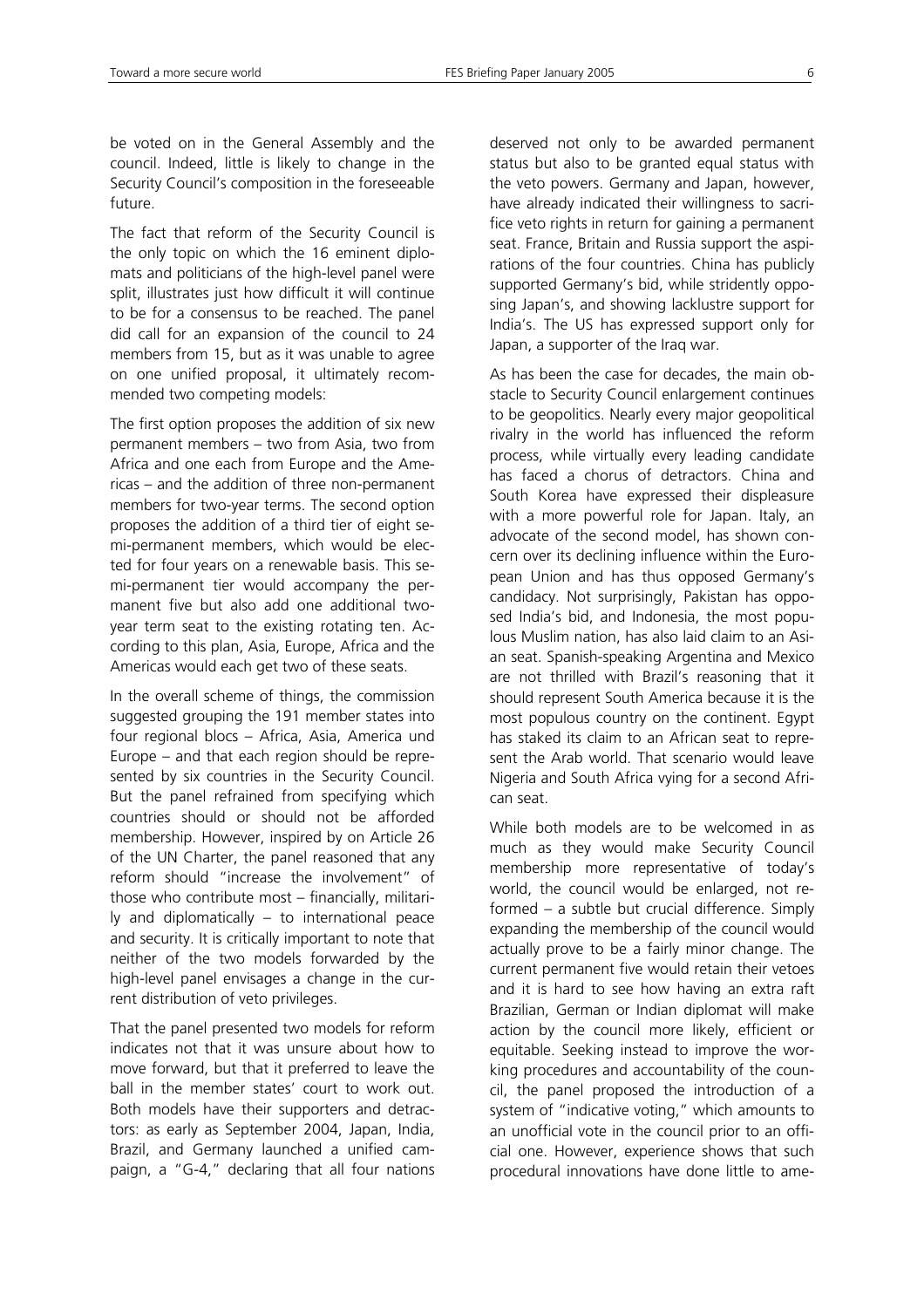liorate the expression of geopolitical interests in council voting.

#### **5 Filling an institutional gap: A Peace-Building Commission**

Perhaps the most useful and promising recommendation of the high-level panel can be found in its idea of creating a Peace-Building Commission and a Peace Support Office. The basic idea behind the proposal is to fill a significant institutional void in the UN system by creating an institution that would strengthen weak states on the brink of war and/or strengthen weak states that are in transition from war to peace. The commission would compliment the work of various UN bodies and specialized agencies, but when coupled with Security Council operations, the UN would at long last have an integrated system for dealing with pre-conflict, conflict and postconflict situations.

While the UN has maintained peace-keeping operations for long periods of time in a number of countries, there is little doubt that these operations have tended to be poorly coordinated, staffed, and equipped. UN activities in the areas of peace-keeping and peace-building have, over time, become scattered across a number of UN institutions that have overlapping mandates. That collaboration among these institutions has been weak is both well known and documented. In fact, besides its recent success in East Timor, the UN has proven to be inadequately funded, organized, and staffed to deal systematically with conflict prevention and post-conflict operations.

The proposed peace-building commission would thus be responsible for monitoring potential conflicts, employing preventive measures to forestall the deterioration of such dangerous situations, and ensuring that reconstruction aid is ensured for countries emerging from war for years to come. In setting out the basic contours of the new commission's design, high-level panel members displayed sound judgment and political realism by proposing that it be a subsidiary body of the Security Council, which would have the right to select its chairman. This feature improves the likelihood that the Security Council will approve its creation and use the body to support its operations, which tends to be geared toward responding to conflicts only after they have fully matured. The panel's report also calls for the establishment of a "Peacebuilding Support Office" within the Secretariat to enable the Secretary-General to help "integrate systemwide peacebuilding policies and strategies, develop best practices and provide cohesive support for field operations." The Economic and Social Council of the UN, national governments, the heads of the World Bank, the IMF, and regional development banks, and representatives of donor countries are all accorded representation on the commission according to the preliminary plan laid out in the panel's report.

Given the UN's obvious shortcomings in the areas of pre-conflict peace-keeping and postconflict peace-building, the need for UN reform in these areas hardly can be overstated. But new structures cost money and the long and wearisome process of discussion will certainly not be made shorter or less wearisome by the fact that the creation of such a commission will require the votes of two-thirds of the UN's 191 members. In addition, curiously, the panel's report neglects to mention what effect the new commission might have on the role and operations of the UN's Department of Peace-Keeping Operations (DPKO). Would DPKO be over-taken by the new institution? Would it persist with overlapping mandates with the commission? Or, would it maintain a discrete identity and mandate of its own? Despite the need for answers to these questions, the creation of a peace-building commission integrating conflict prevention and post-conflict reconstruction efforts would be a welcomed compliment to the Security Council, which should reverse its trend toward legislating on too many issues and, thus, focus its attention on authorizing and employing the use of force for human protection purposes.

## **6 Conclusion**

In recent months US Senators and Congressman have launched a full-scale attack on the UN's mismanagement of Iraq's multibillion-dollar "oil for food" program, with right-wing politicians and media calling for Kofi Annan's resignation. This development will surely complicate US involvement in the UN reform process in the lead up to the Millennium Summit  $+5$  in September 2005. The reelection of George W. Bush in No